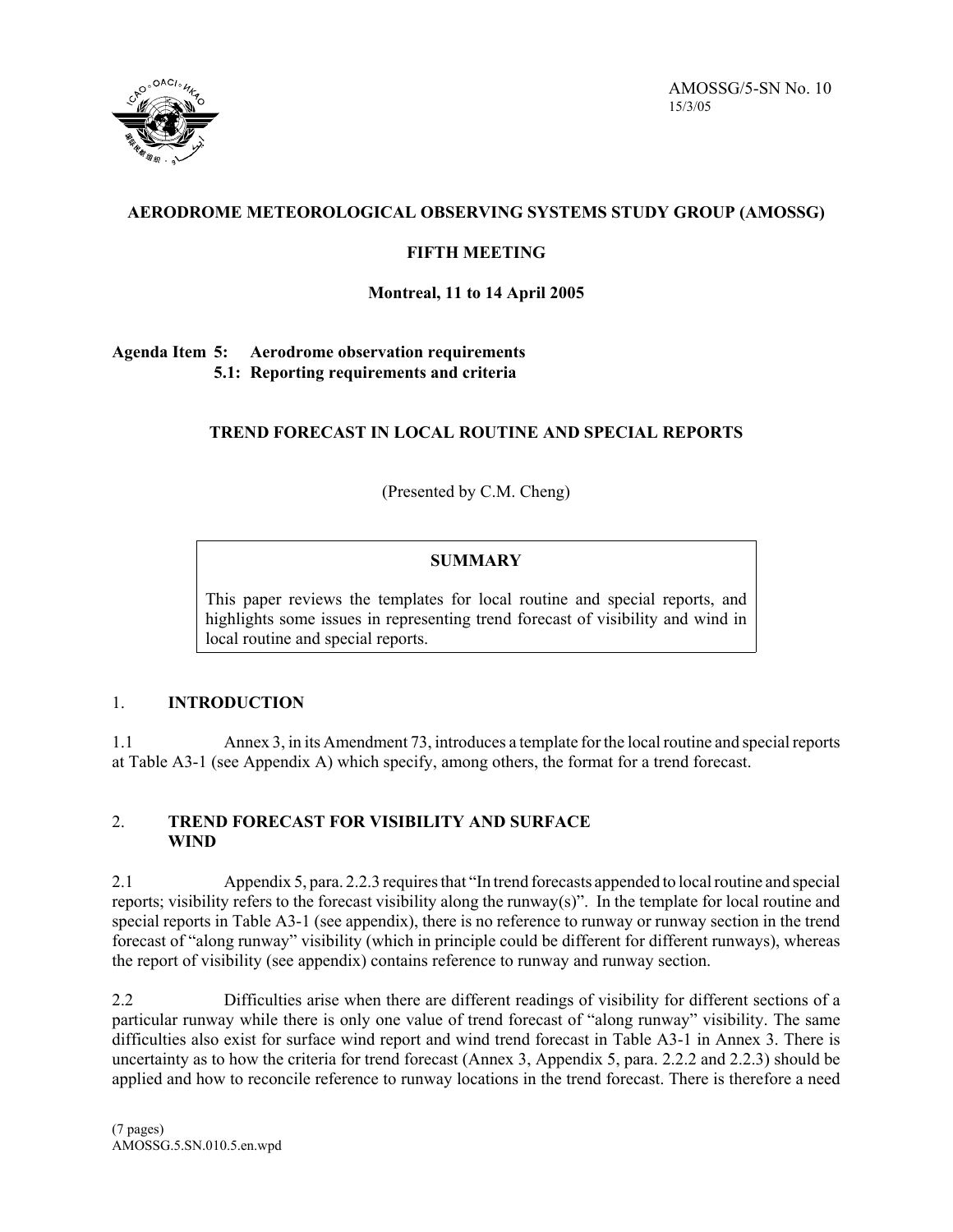to clarify in Annex 3 and/or relevant ICAO guidance material how to present and interpret the trend forecast of "along runway" visibility and wind in local routine and special reports. Consideration could be made in incorporating an optional field for "Runway" to the template for the trend forecast of visibility and wind.

2.3 While this issue could be a subject for local agreement between the MET authority, ATS authority and other relevant users of the local routine and special reports, it is highly desirable that this issue be clarified in Annex 3 and/or relevant ICAO guidance material.

#### 3. **ACTION BY THE GROUP**

3.1 The group is requested to:

- a) note the issues raised in this paper; and
- b) consider to clarify in Annex 3 and/or relevant ICAO guidance material how to present the trend forecast of "along runway" visibility and wind in relation to the different reported visibility and winds for different runways and different sections of the runways in the local routine and special reports.

— — — — — — — —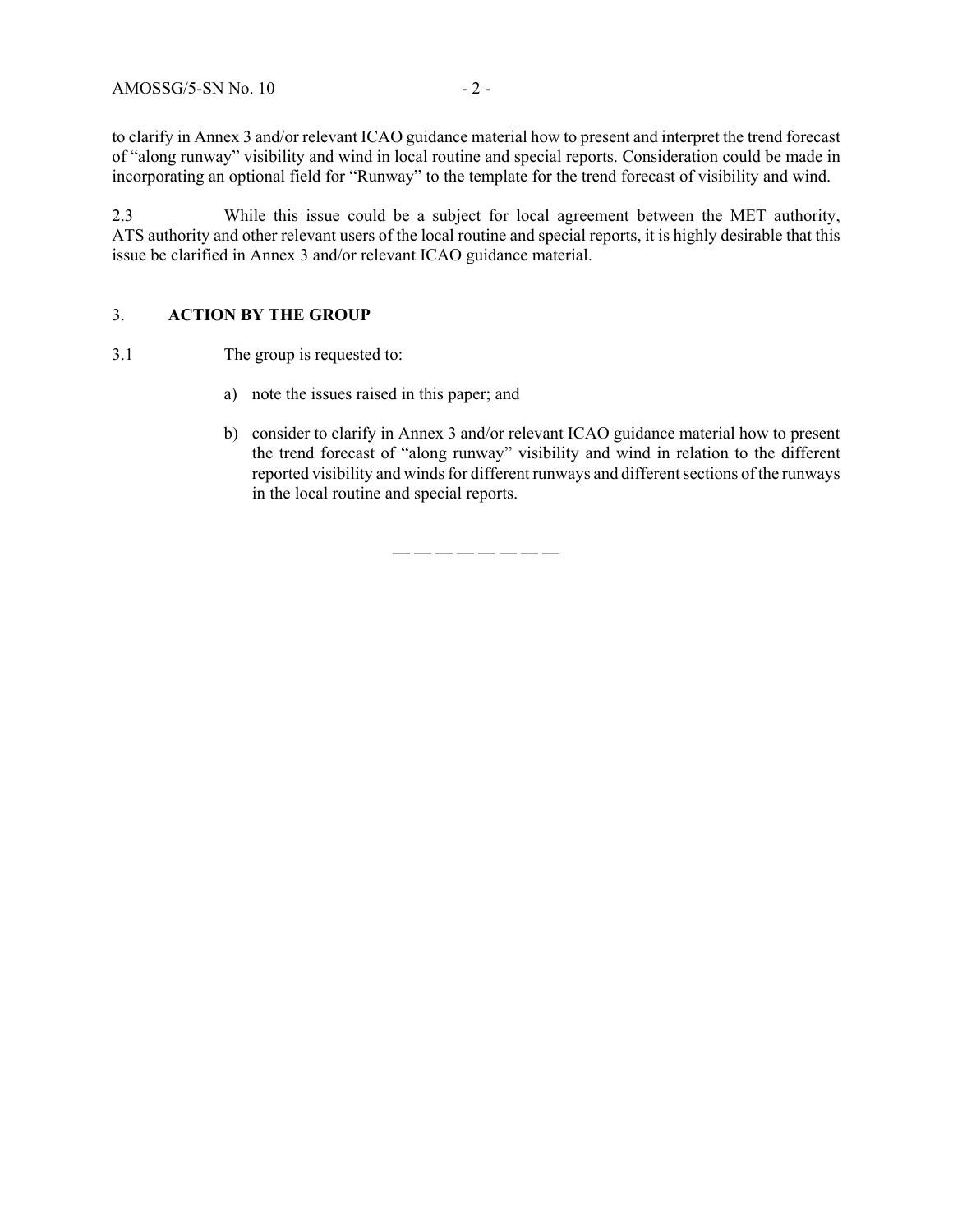#### **APPENDIX**

## **TABLE A3-1 IN ANNEX 3**

#### *Table A3-1. Template for the local routine (MET REPORT) and local special (SPECIAL) reports*

| Key: | $=$ | inclusion mandatory, part of every message                    |
|------|-----|---------------------------------------------------------------|
|      | $=$ | inclusion conditional, dependent on meteorological conditions |
|      | $=$ | inclusion optional                                            |

*Note 1.— The ranges and resolutions for the numerical elements included in the local routine and special reports are shown in Table A3-4 of this appendix.*

*Note 2.— The explanations for the abbreviations used can be found in the Procedures for Air Navigation Services* — ICAO Abbreviations and Codes *(PANS-ABC, Doc 8400).*

| Element as<br>specified in                                              | Detailed content                                        | Template(s)                        |                                          |                                                           | Examples                                                                                                                      |
|-------------------------------------------------------------------------|---------------------------------------------------------|------------------------------------|------------------------------------------|-----------------------------------------------------------|-------------------------------------------------------------------------------------------------------------------------------|
| Chapter 4<br>Identification of the Type of report<br>type of report (M) |                                                         |                                    | <b>MET REPORT or SPECIAL</b>             | <b>MET REPORT</b><br><b>SPECIAL</b>                       |                                                                                                                               |
| Location indicator<br>(M)                                               | <b>ICAO</b> location indicator<br>(M)                   | nnnn                               |                                          | YUDO <sup>1</sup>                                         |                                                                                                                               |
| Time of the<br>observation (M)                                          | Day and actual time of<br>the observation in UTC        | nnnnnZ                             |                                          | 221630Z                                                   |                                                                                                                               |
| Surface wind (M)                                                        | Name of the element (M) WIND                            |                                    |                                          | WIND 240/15KMH<br>(WIND 240/8KT)                          |                                                                                                                               |
|                                                                         | Runway $(O)^2$                                          | RWY nn[n]                          |                                          | WIND RWY 18 TDZ 190/22KMH<br>(WIND RWY 18 TDZ 190/11KT)   |                                                                                                                               |
|                                                                         | Runway section $(O)^3$                                  | <b>TDZ</b>                         |                                          |                                                           |                                                                                                                               |
|                                                                         | Wind direction (M)                                      | nnn/                               | VRB BTN nnn/AND nnn/<br>or<br><b>VRB</b> | <b>CALM</b>                                               | <b>WIND VRB4KMH</b><br><b>WIND CALM</b><br>(WIND VRB2KT)<br>WIND VRB BTN 350/ AND 050/4KMH<br>(WIND VRB BTN 350/ AND 050/2KT) |
|                                                                         | Wind speed (M)                                          | [ABV] n[n][n]KMH (or [ABV] n[n]KT) |                                          |                                                           | WIND 270/ABV 199KMH<br>(WIND 270/ABV 99KT)                                                                                    |
|                                                                         | Significant speed<br>variations $(\dot{C})^4$           | MAX [ABV] nn [n] MNM n [n]         |                                          |                                                           | WIND 120/12KMH MAX35 MNM8<br>(WIND 120/6KT MAX18 MNM4)                                                                        |
|                                                                         | Significant directional<br>var̃iations (C) <sup>5</sup> | <b>VRB BTN</b><br>nnn/ AND<br>nnn/ |                                          |                                                           | WIND 020/20KMH VRB BTN 350/ AND<br>070/<br>(WIND 020/10KT VRB BTN 350/ AND 070/)                                              |
|                                                                         | Runway section $(O)^3$                                  | <b>MID</b>                         |                                          | WIND RWY 14R MID 140/22KMH<br>(WIND RWY 14R MID 140/11KT) |                                                                                                                               |
|                                                                         | Wind direction $(O)^3$                                  | nnn/                               | VRB BTN nnn/AND nnn/<br>or<br><b>VRB</b> | <b>CALM</b>                                               |                                                                                                                               |
|                                                                         | Wind speed $(O)^3$                                      |                                    | [ABV] n[n][n]KMH (or [ABV] n[n]KT)       |                                                           |                                                                                                                               |
|                                                                         | Significant speed<br>var̃iations (C) <sup>4</sup>       |                                    | MAX [ABV] nn [n] MNM n [n]               |                                                           |                                                                                                                               |
|                                                                         | Significant directional<br>variations (C) <sup>5</sup>  | <b>VRB BTN</b><br>nnn/ AND<br>nnn/ |                                          |                                                           |                                                                                                                               |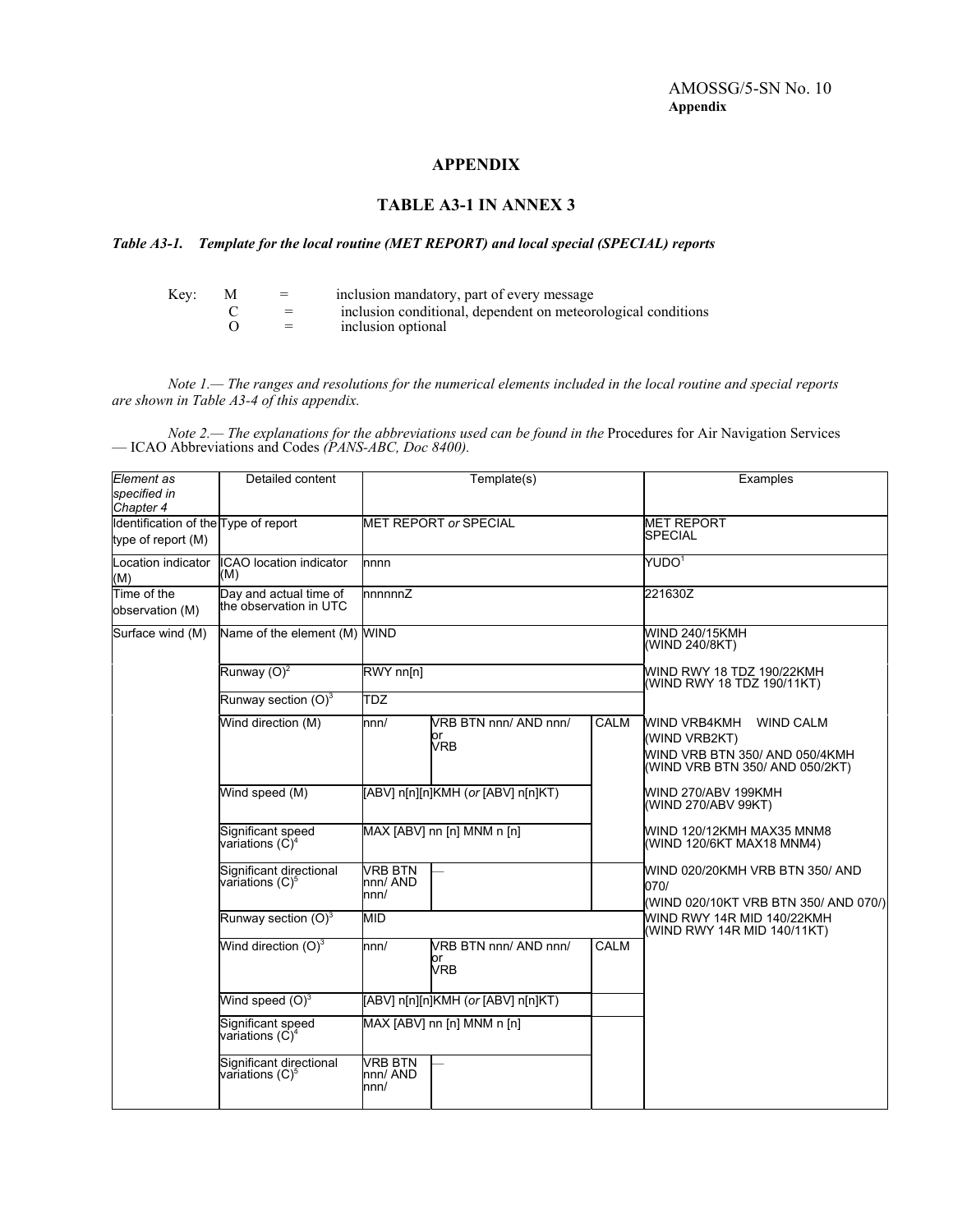# AMOSSG/5-SN No. 10 **Appendix** A-2

|                                           | Runway section $(O)^3$<br><b>END</b>          |                                    |                                           | WIND RWY 27 TDZ 240/32KMH<br>MAX54 MNM20 END 250/28KMH<br>(WIND RWY 27 TDZ 240/16KT<br>MAX27 MNM10 END 250/14KT) |                                                                                           |  |  |
|-------------------------------------------|-----------------------------------------------|------------------------------------|-------------------------------------------|------------------------------------------------------------------------------------------------------------------|-------------------------------------------------------------------------------------------|--|--|
|                                           | Wind direction $(O)^3$                        | nnn/                               | VRB BTN nnn/ AND nnn/<br>or<br><b>VRB</b> | CALM                                                                                                             |                                                                                           |  |  |
|                                           | Wind speed $(O)^3$                            |                                    | [ABV] n[n][n]KMH (or [ABV] n[n]KT)        |                                                                                                                  |                                                                                           |  |  |
|                                           | Significant speed<br>variations $(C)^4$       |                                    | MAX [ABV] nn [n] MNM n [n]                |                                                                                                                  |                                                                                           |  |  |
|                                           | Significant directional<br>variations $(C)^5$ | <b>VRB BTN</b><br>nnn/ AND<br>nnn/ |                                           |                                                                                                                  |                                                                                           |  |  |
| Visibility (M)                            | Name of the element (M) VIS                   |                                    |                                           | CAVOK                                                                                                            | VIS 350M CAVOK<br>VIS 7KM<br>VIS 10KM                                                     |  |  |
|                                           | Runway $(O)^2$                                | RWY nn[n]                          |                                           |                                                                                                                  | VIS RWY 09 TDZ 800M END 1200M                                                             |  |  |
|                                           | Runway section $(O)^3$                        | <b>TDZ</b>                         |                                           |                                                                                                                  |                                                                                           |  |  |
|                                           | Visibility (M)                                | nn[n][n]M or n[n]KM                |                                           |                                                                                                                  |                                                                                           |  |  |
|                                           | Runway section $(O)^3$                        | <b>MID</b>                         |                                           |                                                                                                                  |                                                                                           |  |  |
|                                           | Visibility $(O)^3$                            | nn[n][n]M or n[n]KM                |                                           |                                                                                                                  |                                                                                           |  |  |
|                                           | Runway section $(O)^3$                        | <b>END</b>                         |                                           |                                                                                                                  | VIS RWY 18 TDZ 6KM RWY 27 TDZ<br>4000M                                                    |  |  |
|                                           | Visibility $(O)^3$                            | nn[n][n]M or n[n]KM                |                                           |                                                                                                                  |                                                                                           |  |  |
| $\overline{\mathsf{RVR}\,(\mathsf{C})^6}$ | Name of the element (M) RVR                   |                                    |                                           |                                                                                                                  | <b>RVR RWY 32 400M</b><br><b>RVR RWY 20 500M</b>                                          |  |  |
|                                           | Runway $(C)^7$                                | RWY nn[n]                          |                                           |                                                                                                                  |                                                                                           |  |  |
|                                           | Runway section (C) <sup>8</sup>               | <b>TDZ</b>                         |                                           |                                                                                                                  |                                                                                           |  |  |
|                                           | RVR(M)                                        |                                    | [ABV or BLW] nn[n][n]M                    |                                                                                                                  | RVR RWY 10 BLW 50M<br>RVR RWY 14 ABV 2000M<br>RVR RWY 10 BLW 150M<br>RVR RWY 12 ABV 1200M |  |  |
|                                           | Runway section (C) <sup>8</sup>               | <b>MID</b>                         |                                           |                                                                                                                  | RVR RWY 12 TDZ 1100M MID ABV 1400M                                                        |  |  |
|                                           | $RVR(C)^8$                                    |                                    | [ABV or BLW] nn[n][n]M                    |                                                                                                                  |                                                                                           |  |  |
|                                           | Runway section (C) <sup>8</sup>               | <b>END</b>                         |                                           |                                                                                                                  | RVR RWY 16 TDZ 600M MID 500M END<br>400M<br>RVR RWY 26 500M RWY 20 800M                   |  |  |
|                                           | $RVR(C)^8$                                    |                                    | [ABV or BLW] nn[n][n]M                    |                                                                                                                  |                                                                                           |  |  |
| Present weather                           | Intensity of present                          | FBL or                             |                                           |                                                                                                                  |                                                                                           |  |  |
| $(C)^{9, 10}$                             | weather $(C)^9$                               | MOD or<br><b>HVY</b>               |                                           |                                                                                                                  |                                                                                           |  |  |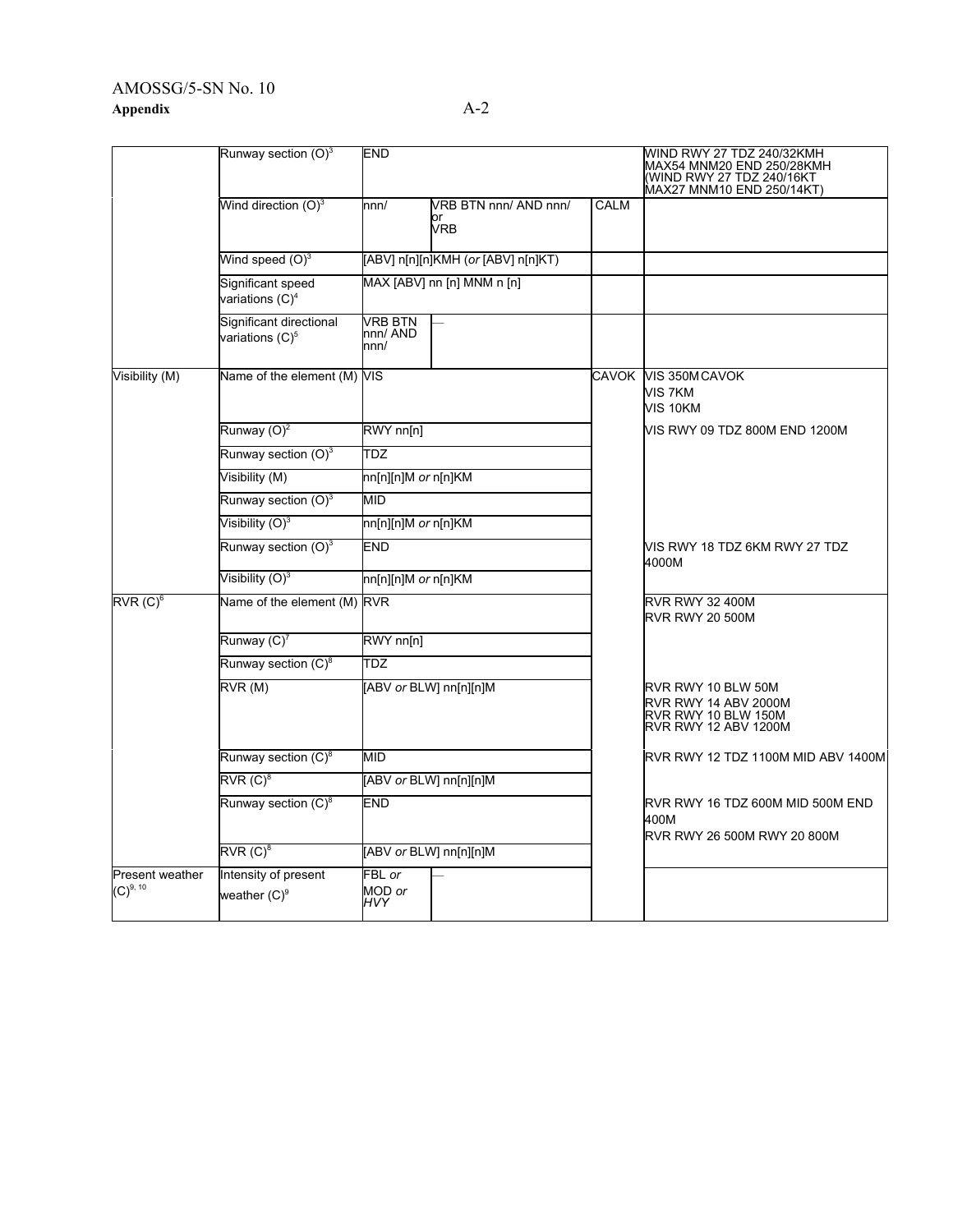# AMOSSG/5-SN No. 10

A-3 **Appendix**

|                                               | Characteristics and type<br>of present weather<br>$(C)^{9,11}$         | DZ or RA or<br>SN or SG or<br>PL or DS or<br>SS or<br>FZDZ or<br>FZRA or<br>SHGR or<br>SHGS or<br>SHPL or<br>SHRA or<br>SHSN or<br>TSGR or<br>TSGS or<br>TSPL or<br>TSRA or<br>TSSN              | IC or FG or<br>BR or SA or<br>DU or HZ or<br>FU or VA or<br>SQ or PO or<br>FC or TS or<br>BCFG or<br>BLDU or<br><b>BLSA</b> or<br><b>BLSN</b> or<br>DRDU or<br>DRSA or<br>DRSN or<br>FZFG or<br>MIFG or<br><b>PRFG</b> |                                  | MOD RA HZ<br><b>HVY TSRA</b><br>FG<br>HVY DZ<br>VA<br><b>MIFG</b><br>FBL SN<br><b>HVY TSRASN</b><br>FBL SNRA<br>FBL DZ FG<br>HVY SHSN BLSN |                |
|-----------------------------------------------|------------------------------------------------------------------------|--------------------------------------------------------------------------------------------------------------------------------------------------------------------------------------------------|------------------------------------------------------------------------------------------------------------------------------------------------------------------------------------------------------------------------|----------------------------------|--------------------------------------------------------------------------------------------------------------------------------------------|----------------|
| Cloud $(M)^{12}$                              | Name of the element (M) CLD                                            |                                                                                                                                                                                                  |                                                                                                                                                                                                                        |                                  |                                                                                                                                            |                |
|                                               | Runway $(O)^2$                                                         | $\overline{RWY}$ nn[n]                                                                                                                                                                           |                                                                                                                                                                                                                        |                                  |                                                                                                                                            |                |
|                                               | Cloud amount (M) or<br>vertical visibility (O) <sup>9</sup>            | FEW or<br><b>OBSC</b><br>SCT or<br>BKN or<br>OVC                                                                                                                                                 | <b>SKC or NSC</b>                                                                                                                                                                                                      |                                  | CLD SCT 300M OVC 600M CLD NSC<br>(CLD SCT 1000FT OVC 2000FT)<br>CLD OBSC VER VIS 150M<br>(CLD OBSC VER VIS 500FT)                          | <b>CLD SKC</b> |
|                                               | Cloud type $(C)^9$                                                     | CB or TCU                                                                                                                                                                                        |                                                                                                                                                                                                                        |                                  | CLD BKN TCU 270M<br>(CLD BKN TCU 900FT)                                                                                                    |                |
|                                               | Height of cloud base or<br>the value of vertical<br>visibility $(C)^9$ | nn[n][n]M<br>[VER VIS<br>nn[n]M<br>( <i>or</i> VER<br>VIS <sub>.</sub><br>(or<br>nn[n]FT)<br>nnn[n]FT)                                                                                           |                                                                                                                                                                                                                        |                                  | CLD RWY 08 BKN 60M RWY 26 BKN 90M<br>(CLD RWY 08 BKN 200FT RWY 26 BKN<br>300FT)                                                            |                |
| Air temperature<br>(M)                        | Name of the element (M) T                                              |                                                                                                                                                                                                  |                                                                                                                                                                                                                        |                                  | T17<br><b>TMS08</b>                                                                                                                        |                |
|                                               | Air temperature (M)                                                    | [MS]nn                                                                                                                                                                                           |                                                                                                                                                                                                                        |                                  |                                                                                                                                            |                |
| Dew-point<br>temperature (M)                  | Name of the element (M) DP                                             |                                                                                                                                                                                                  |                                                                                                                                                                                                                        |                                  | DP15<br>DPMS18                                                                                                                             |                |
|                                               | Dew-point temperature<br>(M)                                           | [MS]nn                                                                                                                                                                                           |                                                                                                                                                                                                                        |                                  |                                                                                                                                            |                |
| Pressure values<br>(M)                        | Name of the element (M) QNH                                            |                                                                                                                                                                                                  |                                                                                                                                                                                                                        | QNH 0995HPA<br>QNH 1009HPA       |                                                                                                                                            |                |
|                                               | QNH(M)                                                                 | nnnnHPA                                                                                                                                                                                          |                                                                                                                                                                                                                        |                                  |                                                                                                                                            |                |
|                                               | Name of the element (O) QFE                                            |                                                                                                                                                                                                  |                                                                                                                                                                                                                        |                                  | QNH 1022HPA QFE 1001HPA<br>QNH 0987HPA QFE RWY 18 0956HPA<br><b>RWY 24 0955HPA</b>                                                         |                |
|                                               | QFE <sub>(O)</sub>                                                     | [RWY nn[n]] nnnnHPA [RWY nn[n] nnnnHPA]                                                                                                                                                          |                                                                                                                                                                                                                        |                                  |                                                                                                                                            |                |
| Supplementary<br>information (C) <sup>9</sup> | Significant<br>meteorological<br>phenomena (C) <sup>9</sup>            | CB or TS or MOD TURB or SEV TURB or WS or<br>or FZRA or SEV MTW or SS or DS or BLSN or<br>$FC^{13}$                                                                                              |                                                                                                                                                                                                                        |                                  | <b>FC IN APCH</b><br>GR or SEV SQL or MOD ICE or SEV ICE or FZDZ MS IN APCH 60M-WIND: 360/50KMH<br>WS RWY 12                               |                |
|                                               | Location of the<br>phenomenon (C) <sup>9</sup>                         | IN APCH [nnnMWIND nnn/nnKMH] or<br>IN CLIMB-OUT [nnnM-WIND nnn/nnKMH]<br>(IN APCH [nnnFT-WIND nnn/nnKT] or<br>/W.CL/MBOUT [nnnFTWIND nnn/nnKT]) or<br>RWY nn[n]                                  |                                                                                                                                                                                                                        |                                  |                                                                                                                                            |                |
|                                               | Recent weather (C) <sup>9, 10</sup>                                    | REFZDZ or REFZRA or REDZ or REISHIRA or<br>REISHISN or RESG or REISHIPL or RESHGR or<br>RESHGS or REBLSN or RESS or REDS or<br>RETSRA or RETSSN or RETSPL or RETSGR or<br>RETSGS or REFC or REVA |                                                                                                                                                                                                                        | REFZRA<br>CB IN CLIMB-OUT RETSRA |                                                                                                                                            |                |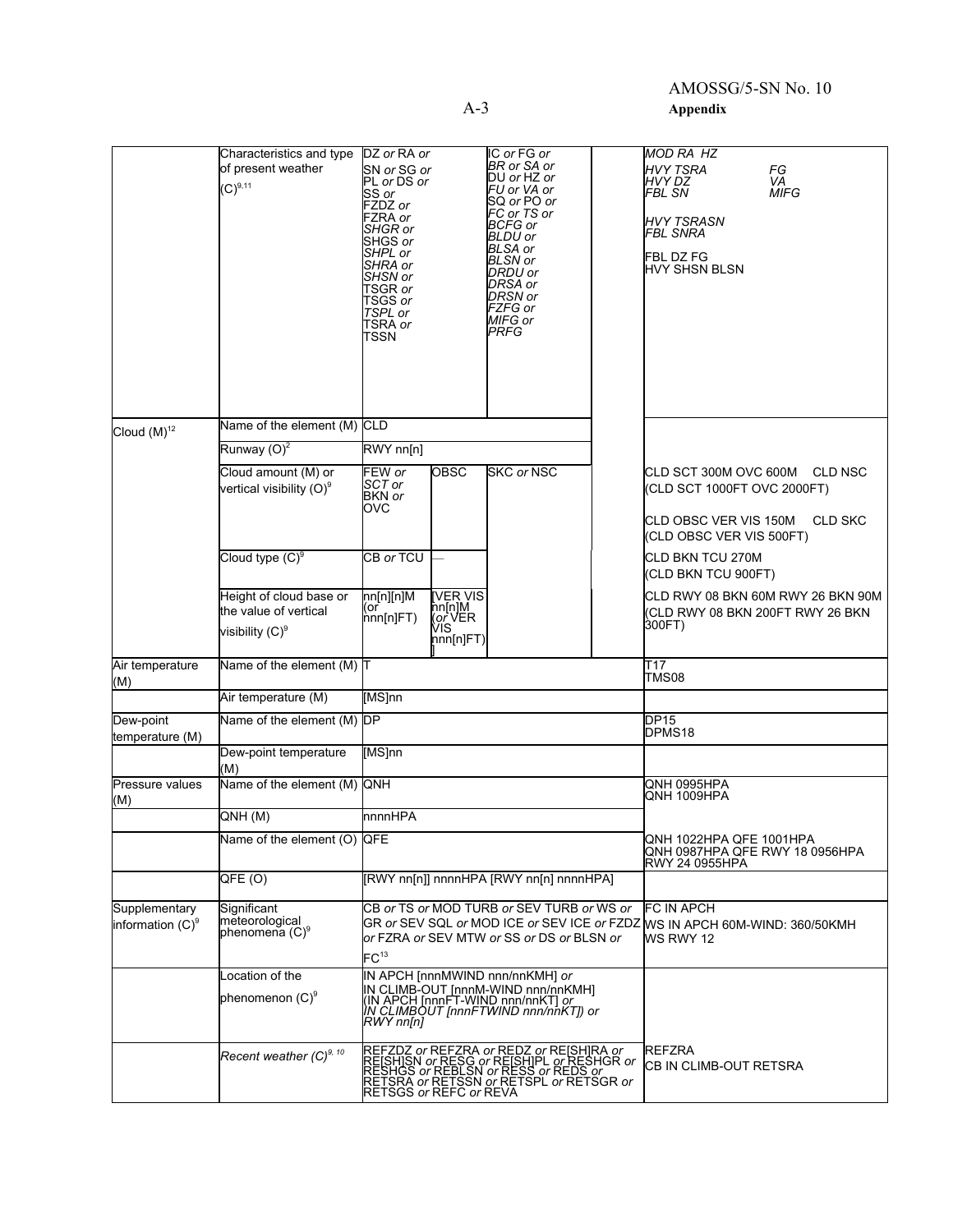## AMOSSG/5-SN No. 10 **Appendix** A-4

| <b>Trend forecast</b> | Name of the element (M) TREND                                                                      |              |                                                                                                                                                                                                                                                                                                                     |                                                              |                      |  |                                                                                                                                                  |  |
|-----------------------|----------------------------------------------------------------------------------------------------|--------------|---------------------------------------------------------------------------------------------------------------------------------------------------------------------------------------------------------------------------------------------------------------------------------------------------------------------|--------------------------------------------------------------|----------------------|--|--------------------------------------------------------------------------------------------------------------------------------------------------|--|
| $(O)^{14}$            | Change indicator (M) <sup>15</sup>                                                                 | <b>NOSIG</b> | <b>BECMG or TEMPO</b>                                                                                                                                                                                                                                                                                               |                                                              |                      |  | <b>TREND NOSIG</b><br>TREND BECMG FEW<br>600M                                                                                                    |  |
|                       | Period of change (C) <sup>9</sup>                                                                  |              | FMnnnn and/or TLnnnn                                                                                                                                                                                                                                                                                                |                                                              |                      |  | (TREND BECMG FEW 2000FT)                                                                                                                         |  |
|                       |                                                                                                    |              | or<br>ATnnnn                                                                                                                                                                                                                                                                                                        |                                                              |                      |  |                                                                                                                                                  |  |
|                       | Wind $\mathrm{(C)}^9$                                                                              |              | nnn/ [ABV] n[n][n]KMH<br>[MAX[ABV]nn[n]]<br>(or nnn/ [ABV] n[n]KT [MAX[ABV]nn])                                                                                                                                                                                                                                     |                                                              |                      |  | TREND TEMPO 250/70KMH MAX 100<br>(TREND TEMPO 250/35KT MAX 50)                                                                                   |  |
|                       | Visibility (C) <sup>9</sup>                                                                        |              |                                                                                                                                                                                                                                                                                                                     | VIS nn[n][n]M<br><b>CAVOK</b><br>or<br>VIS n[n]KM            |                      |  | TREND BECMG AT1800 VIS 10KM NSW<br> TREND BECMG TL1700 VIS 800M FG<br>TREND BECMG FM1030 TL1130 CAVOK                                            |  |
|                       | Weather phenomenon:<br>intensity $(C)^9$                                                           |              | FBL or<br>MOD or<br><b>HVY</b>                                                                                                                                                                                                                                                                                      |                                                              | <b>NSW</b>           |  | TREND TEMPO TL1200 VIS 600M<br>BECMG AT1230 VIS 8KM NSW NSC                                                                                      |  |
|                       | Weather phenomenon:<br>characteristics and<br>type (C) <sup>9, 10, 12</sup><br>Name of the element |              | DZ or RA IC or FG<br>or SN or Or BR or<br>SG or PL SA or DU<br>SG or PL or HZ or<br>or DS or<br>SS or<br>FZDZ or<br>r∠UZ or  or TS or<br>FZRA or BCFG or<br>SHGR or BLDU or<br>SHGS or BLSN or<br>SHPL or RRDY or<br>SHRA or DRSN or<br>SHSN or FZFG or<br>SHOW OF MIFG or<br>TSGS or<br>TSPL or<br>TSRA or<br>TSSN | <b>FU or VA</b><br>or SQ or<br>PO or FC<br>.SA or<br>DRSA or |                      |  | TREND TEMPO FM0300 TL0430 MOD<br><b>FZRA</b><br>TREND BECMG FM1900 VIS 500M HVY<br><b>SNRA</b><br>TREND BECMG FM1100 MOD SN TEMPO<br>FM1130 BLSN |  |
|                       | $(C)^9$<br>Cloud amount and<br>vertical visibility (C) <sup>9</sup>                                |              | CLD<br>FEW or<br>SCT or<br><b>BKN</b> or<br>OVC                                                                                                                                                                                                                                                                     | <b>OBSC</b>                                                  | SKC or<br><b>NSC</b> |  | TREND BECMG AT1130 CLD OVC 300M<br>TREND BECMG AT1130 CLD OVC<br>1000FT)                                                                         |  |
|                       | Cloud type $(C)^9$                                                                                 |              | CB or<br>TCU                                                                                                                                                                                                                                                                                                        |                                                              |                      |  | TREND TEMPO TL1530 HVY SHRA CLD<br>BKN CB 360M<br>(TREND TEMPO TL1530 HVY SHRA CLD<br><b>BKN CB 1200FT)</b>                                      |  |
|                       | Height of cloud base or<br>the value of vertical<br>visibility (C) <sup>9</sup>                    |              |                                                                                                                                                                                                                                                                                                                     |                                                              |                      |  |                                                                                                                                                  |  |

Notes.—

- 
- 
- 1. Fictitious location.<br>2. Optional values for one or more runways.<br>3. Optional values for one or more sections of the runway.<br>4. To be included in accordance with 4.1.4.2 c).<br>5. To be included in accordance with 4.1.4.2 b
- 
- 
- 
- 
- 

.<br>7. To be included if visibility or RVR < 1 500 m.<br>7. To be included in accordance with 4.3.6.4 d).<br>8. To be included in accordance with 4.3.6.4 c).<br>9. To be included whenever applicable.<br>10. One or more, up to a maximum